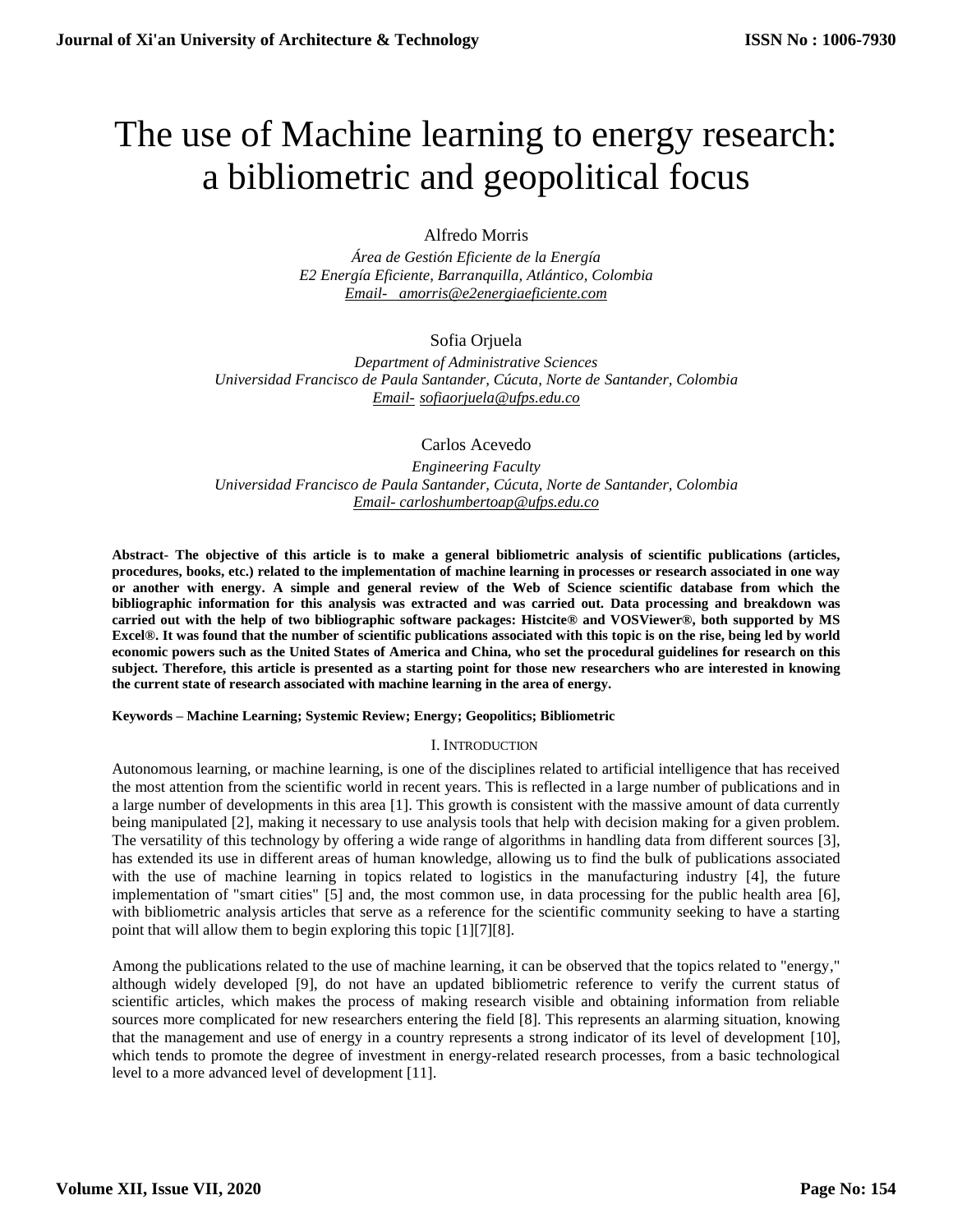The present study seeks to make an exploratory bibliometric analysis of the publications related to machine learning and energy worldwide, through the usual study tools such as scientific maps, and analysis of trends in publications [1]. Similarly, and according to other bibliometric analyses that emphasize machine learning [5], seek to review trends in the use of the algorithms normally used in these scientific productions and the programs on which they perform these analyses. In addition, a geographical analysis of scientific publications will be carried out to find trends among machine learning related publications and the degree of energy consumption and development (measured by GDP) of a country.

The document is distributed in 3 sections: Methodology, results and discussion, and conclusions. The methodology will mention the process of obtaining the data, as well as its proper handling and processing. In the results and discussion section, the graphs and information obtained from the respective trend analysis carried out will be presented. Finally, in the conclusions, the main appreciations obtained from the analyses that will be seen throughout the document will be found.

#### II. METHODOLOGY

Although no specific methodology is used for this type of analysis, as commented by two saints in their bibliometric study of the application of machine learning and data mining in public health [6], it is important to have a reference point when performing this type of analysis. For that reason, for this exploratory study, we will take as reference some points mentioned by Binyousef in his manual for the elaboration of systematic studies of state of the art articles [8]. For this purpose, the objective will be to answer two main questions: What is the current status of information regarding the application in fields related to machine learning applied to energy? And what is the geopolitical landscape regarding this type of publication? It is important to mention that these questions will be sought to be answered on a general level of analysis.

To carry out this study, we proceeded to perform the carving process in Figure 1. First, to search one of the most important scientific databases, such as the Web of Science, initially looking for the term "Machine Learning." For this first case and since no initial filtering was done (the results were shown chronologically from 2000 to 2020), a total of 148,882 publications were obtained. Later, within the category, a filter was made limiting the search to publications that, in the same way, had the word "energy." This search yielded 7,584 publications. In performing this filtering, all publications related to energy in some way were considered, not only those associated with an energy management or energy handling, this with the intention of keeping this research at a general research level.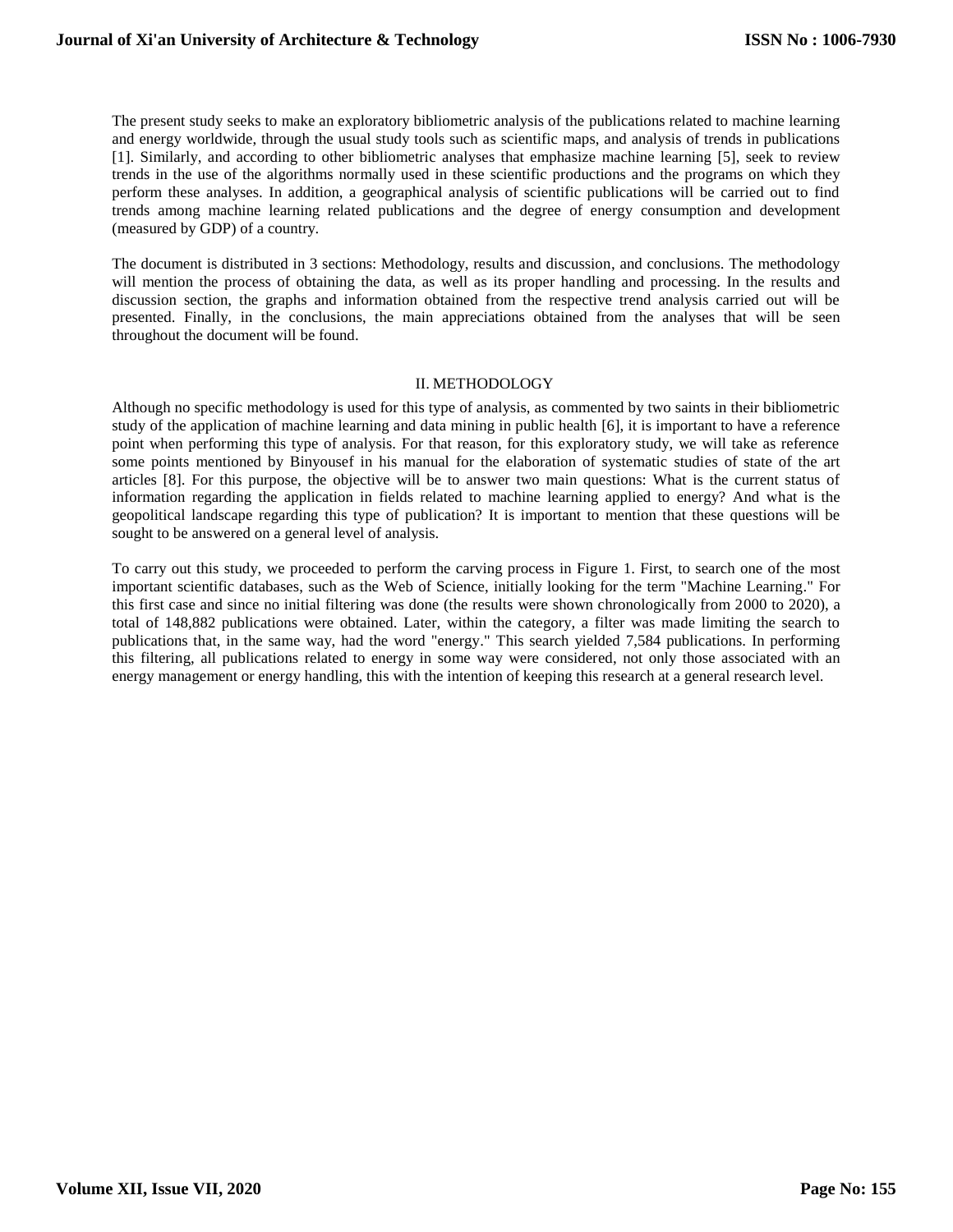

**Figure 1** Search Flowchart

Later, having the information, the Histcite® bibliographic information analysis software was used, through which the exploratory analysis of the data was carried out. VOSViewer® was also used to perform graphical analysis through scientific maps, and finally, MS Excel® was used to complement the exploratory analysis performed with the use of Histcite®.

#### III. RESULTS AND DISCUSSIONS

After the analysis of the 7,584, a sequential growth over the years is observed, is possible to model this sequential behavior through the S curves, which model, with a good degree of confidence, the consumption and publication behavior of new technologies or products [12]. There are several ways to model this behavior. However, the equation with the formula set out in equation (1) will be used.

$$
S(x) = min + (max - min) * \left(\frac{1}{1 + \exp(-kx)}\right)^a
$$
 (1)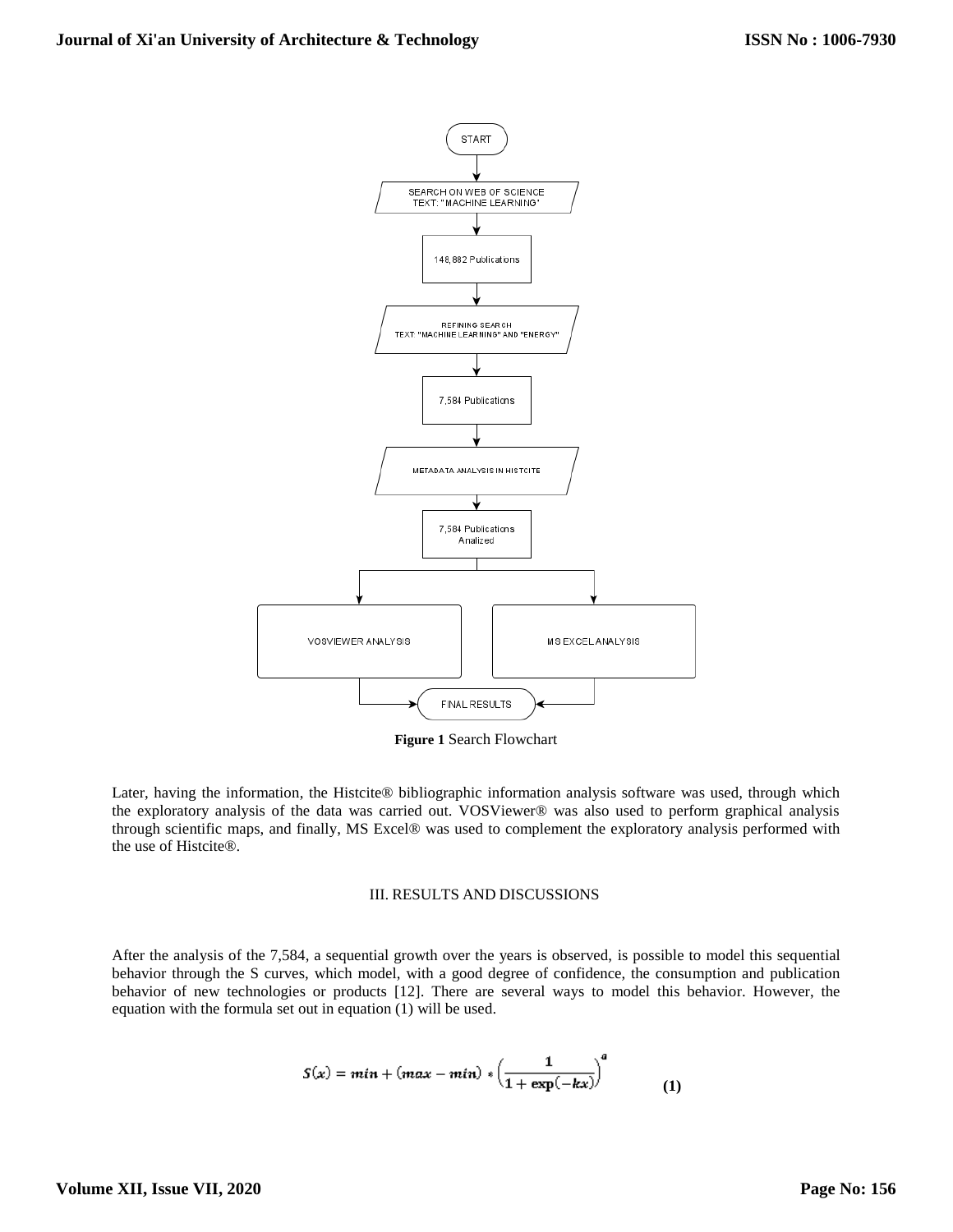For the present case, min refers to the minimum number of articles reported over the entire time frame analyzed. Max. refers to the maximum of expected publications related to machine learning and energy. Meanwhile, k and a are estimated parameters that have to be greater than zero [12].

After iterations to find the parameters that will result in a better  $R^2$  estimate, with a value of 99.72%, the relationship represented in Figure 2 was found. It can be seen that up to March 2020 the number of scientific articles published already exceeds those published for 2015, and is projected to reach, according to the model, 2666 scientific productions, showing a great interest of the scientific community in this area of analysis, aligned with the political interest of the world community by supporting more initiatives that promote energy management. This increase in scientific production in machine learning applied to energy is in line with the objectives of sustainable energy development [12].



**Figure 2** Trend of publications along the years

**Table 1** Frequency of documents for each type of publication.

| <b>Type of Document</b>      | <b>Number of Publications</b> |
|------------------------------|-------------------------------|
| <b>Proceedings Paper</b>     | 2619                          |
| <b>Article</b>               | 4808                          |
| <b>Meeting Abstract</b>      | 17                            |
| <b>Review</b>                | 290                           |
| <b>Editorial Material</b>    | 22                            |
| <b>Book Chapter</b>          | 66                            |
| <b>Early Access</b>          | 81                            |
| Data Paper                   | 15                            |
| <b>Retracted Publication</b> | 6                             |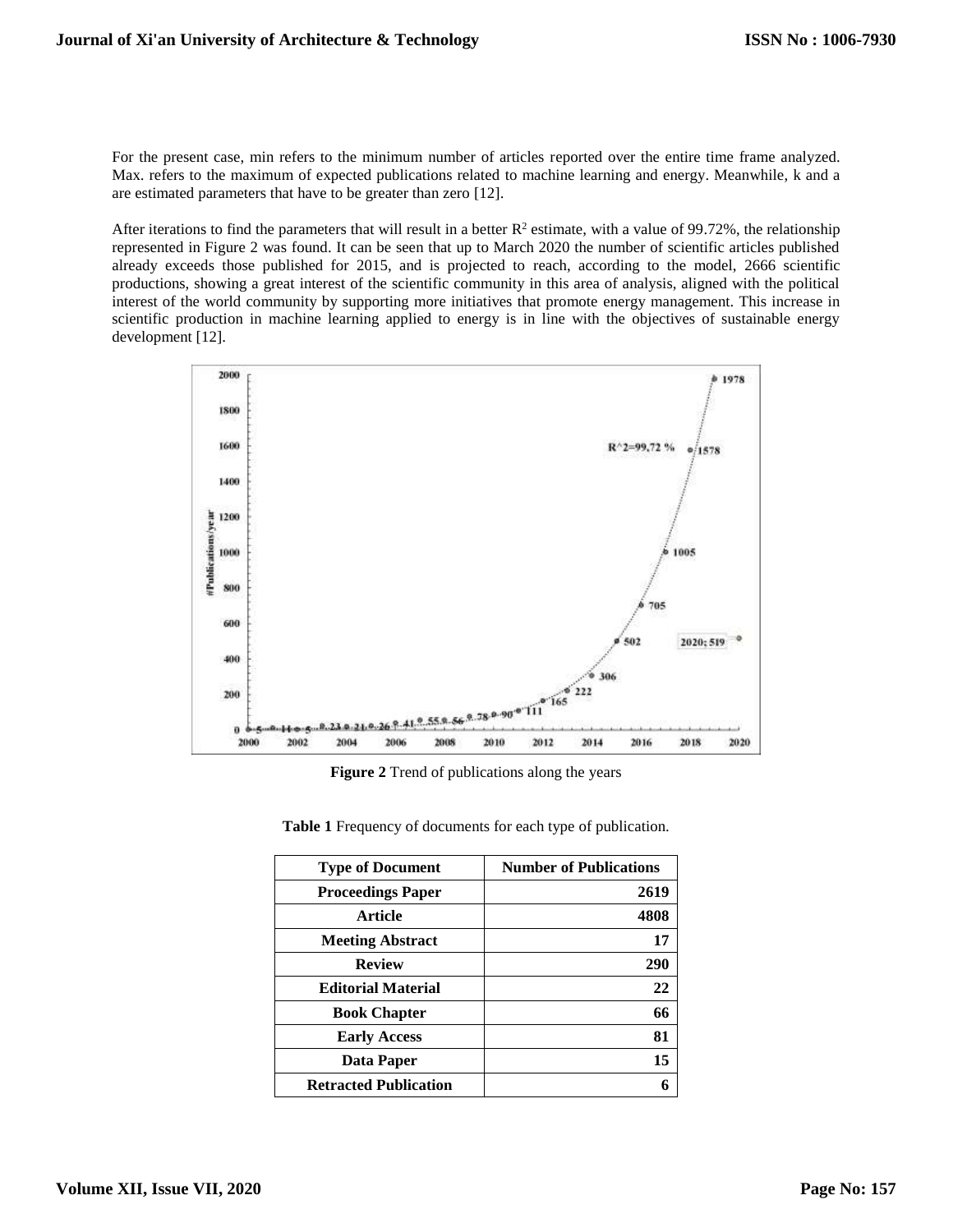With respect to the type of documentation produced, it is possible to find that most of these are concentrated in articles published in journals and those procedures extracted from conferences, finding few productions associated with other types of documentation, as shown in Figure 3 it is possible to observe that although the articles and procedures cover 95% of scientific productions, there are still other types of documentation, such as literature review articles and meeting summaries associated with machine learning and application in energy.



**Figure 3** Venn diagram representing the diversity of documentation associated with machine learning and energy.

A co-author analysis of the bibliographic data obtained found something unusual. According to Figure 4, in spite of a large number of scientific productions, the collaboration between these is not so fruitful, with 121 groups of collaboration between authors, but few with a considerable density.



**Figure 4** Scientific map of collaborations between authors

When filtering, taking into account the densest scientific collaborations, we find, as a result, the one found in Figure 5, where the number of groupings found is reduced to 11, and a collaborative pattern can be found. The scientific productions that are in the center of the map are directed more to developments related to the energy-saving associated with the architecture of the processors of calculation, as well as the development of more efficient algorithms that save time and energy in the processing. Meanwhile, the groupings of authors found outside the map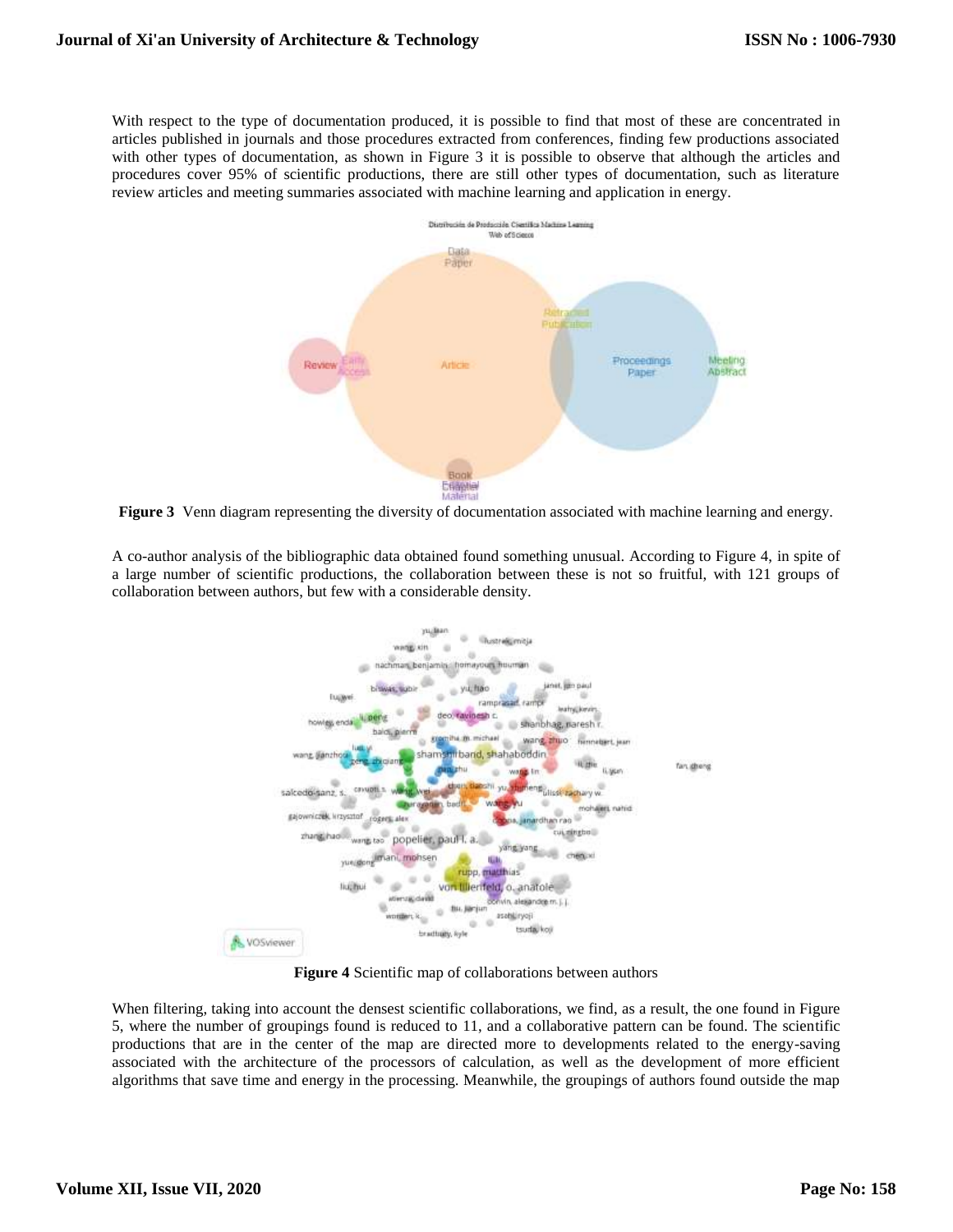are related mostly to applications in different industries of these developments. It is stressed that these developments are not only related to the energy sector.



**Figure 5** Scientific map of collaborations between authors with more publications

A similar analysis was conducted to evaluate the collaborative relationship between countries, showing strong collaborative relationships between 106 countries that have participated in the development of some scientific documents associated with Machine Learning and Energy, as shown in Figure 6.



**Figure 6** Scientific map between the collaborative environment of countries

From this map, it is possible to observe a great contribution of the United States of America and China in the generation of knowledge associated with machine learning and energy. This great relationship with development can be associated with their great purchasing power and the large investments they make in the area of research. This is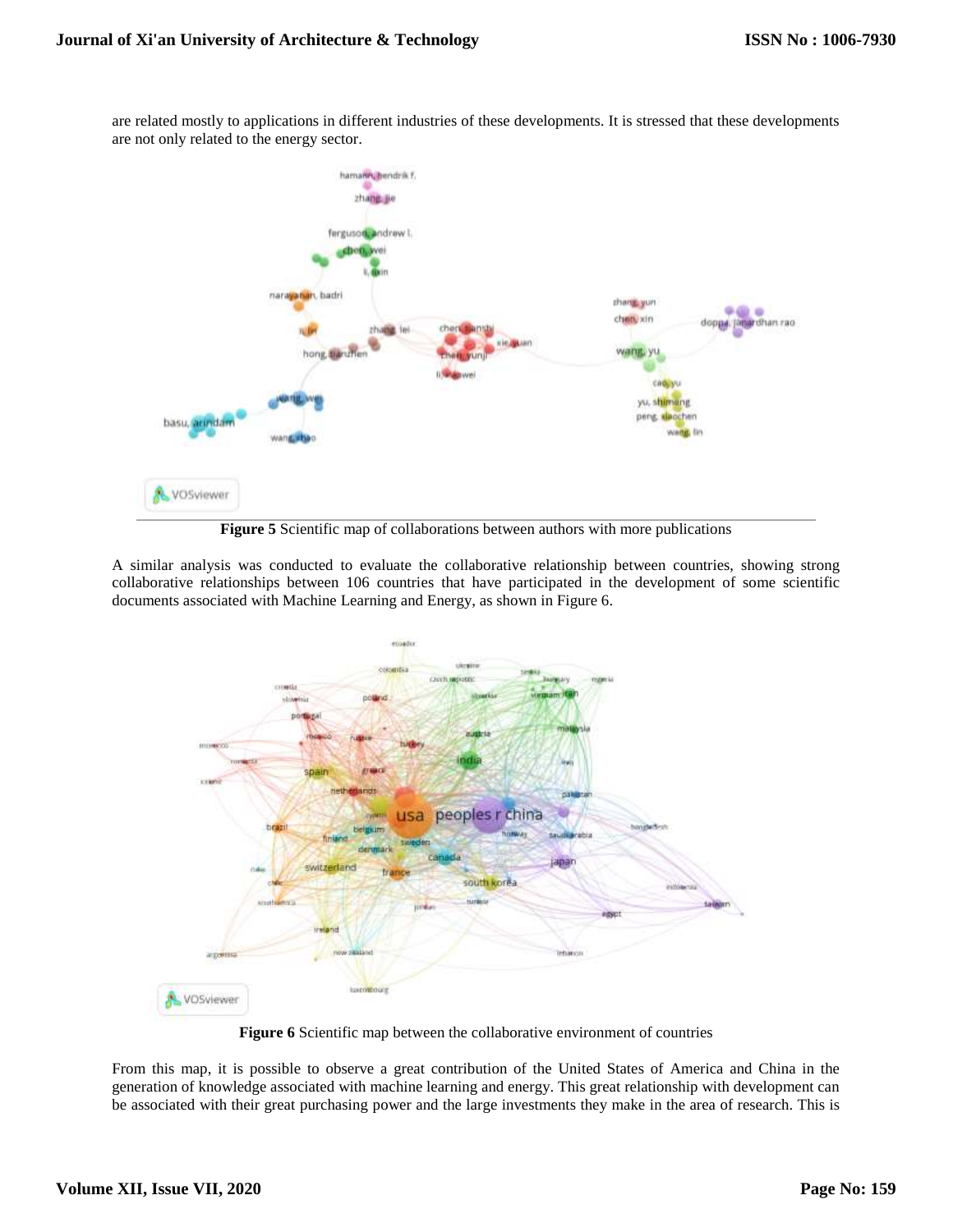shown in more detail in Fig. 7, where the quantity of items produced is associated with GDP [13]. Similarly, it is possible to show, through the heat map, that the quality of the productions, measured with the TGCS (Total Global Citation Score) calculated with the help of Histcite®, coincides with this trend.



**Figure 7** Relation between the number of publications and GDP of countries

This represents a strong indicator for the future study of this area of knowledge, supporting the information provided in Figure 2. Similarly, over the years, there has been a significant increase in the number of countries collaborating with each other, as shown in Figure 8 showing a greater tendency for more authors from various countries to collaborate as the years go by.



**Figure 8** Analysis of collaboration between countries over the years.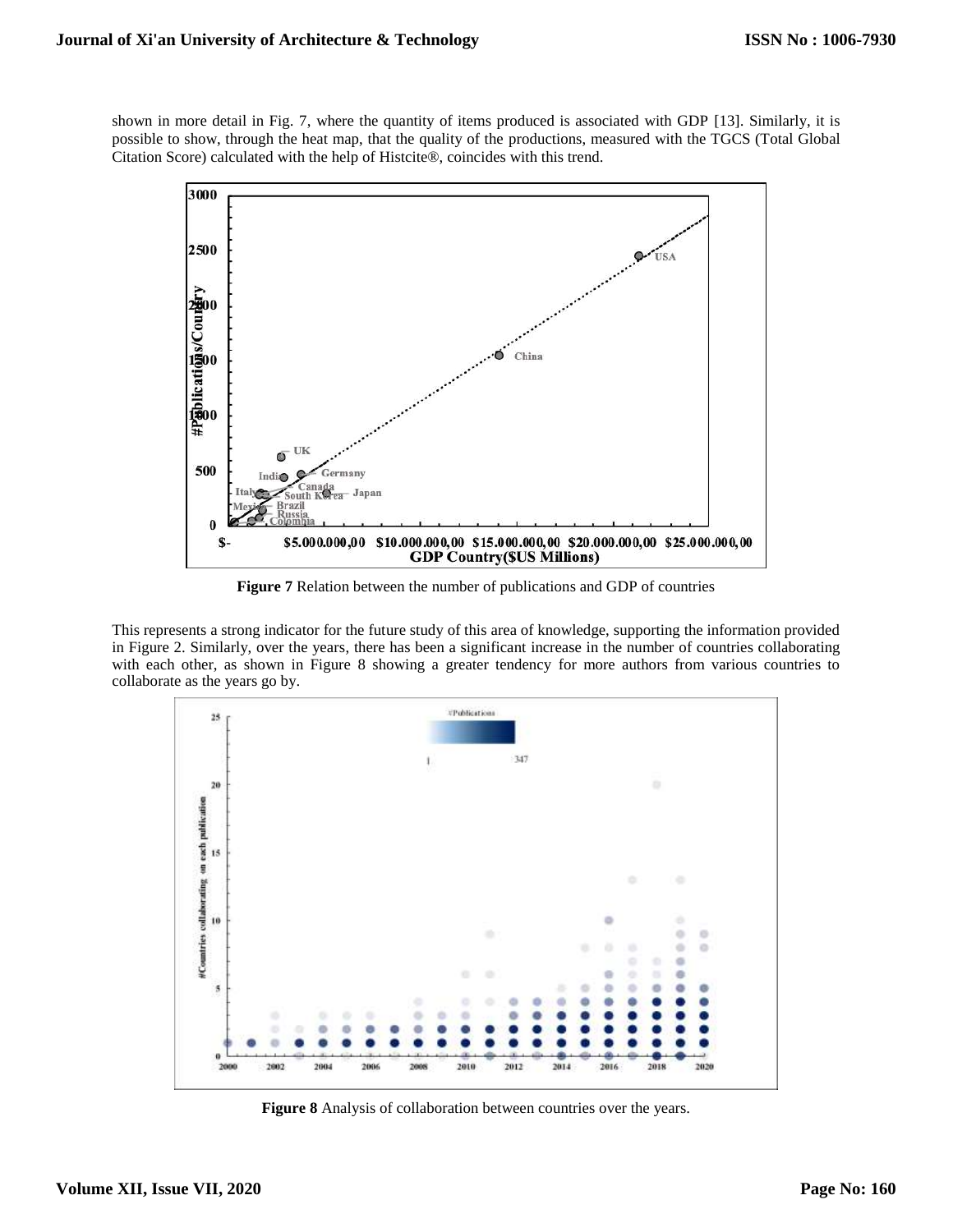Considering the greater relevance that the development of machine learning applied to energy will take in the coming years, it is important to know what the trends in research are [6]. For this purpose, an analysis of the trend in the use of algorithms over the years was carried out, as well as the most used programs in this type of research that were reported in the summary of publications in order to increase their visibility. Two different groups of algorithms were considered: Supervised and unsupervised algorithms. The trend analysis of the use of supervised and unsupervised algorithms are shown in Figure 9 (a) and Figure 9 (b).



**Figure 9** Trend of use of algorithms along the years (a) supervised (b) unsupervised

As illustrated in Figure 9, the use of neural networks is the most frequently mentioned algorithm in the summary of scientific outputs, among both supervised and unsupervised algorithms, with an increasing trend corresponding to the parallel increase in the number of publications. On the other hand, the second position is occupied by random forest algorithms, which by 2018 presented an increase in their frequency of use in scientific publications. Similarly, it is possible to observe that unsupervised algorithms are equally used but with a lower frequency, the greatest exponent being the Gaussian mixture algorithms. In addition, Figure 10 shows that among the countries that have consolidated the trend of using neural network algorithms for studies associated with machine learning and energy, correspond to the same countries that top the lists of productions, associating them with 60% of the publications corresponding to the use of neural networks.



**Figure 10** Associated publications of neural networks represented by countries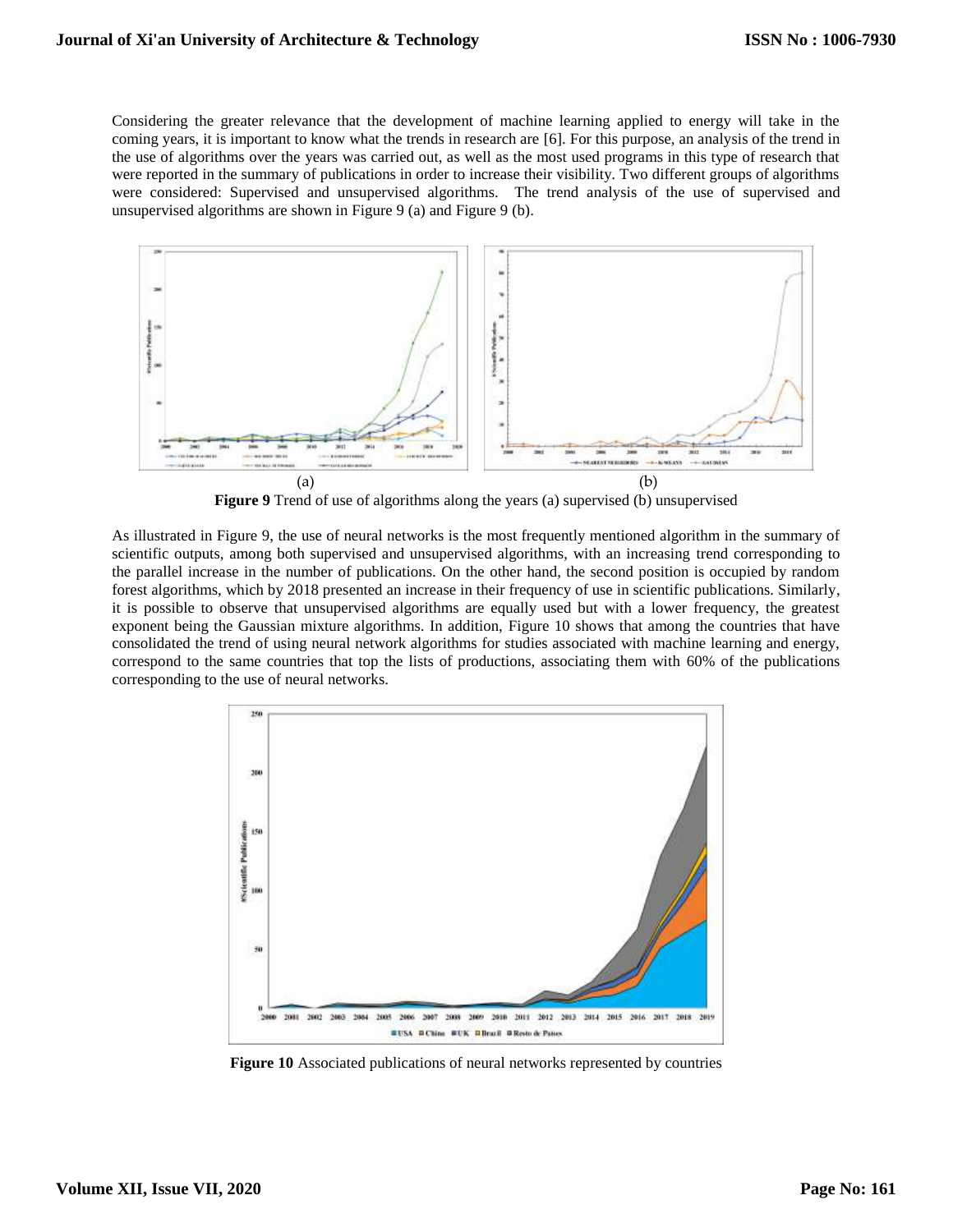

**Figure 8** Number of publications associated with machine learning software per year.

#### IV. CONCLUSIONS

As illustrated in Figure 10, the use of neural networks is the most frequently mentioned algorithm in the summary of scientific outputs, among both supervised and unsupervised algorithms, with an increasing trend corresponding to the parallel increase in the number of publications. On the other hand, the second position is occupied by random forest algorithms. The present study analyzed 7,584 scientific publications associated with the use of machine learning in energy-related applications over a 20-year period (2,000 to 2,020), taking as a reference the methodology proposed by Kitchenman in its proposed methodology for the preparation of review articles. As a result of this analysis, the following significant findings were found:

- The trend in scientific publications in this area is increasing exponentially, with a greater number of scientific publications by March 2020 than for all of 2015.

- The greatest number of scientific publications are associated with articles published in indexed scientific journals, as well as procedures generated from conferences, representing 95% of total publications.

- The strong scientific collaborations associated with this topic are limited compared to the number of scientific productions found. Listing 68 authors out of 22,394 who have collaborated in this area of knowledge.

- The collaborative environment in this field, in geopolitical terms, is open. Finding an appropriate collaborative environment between countries led by the United States and China, which are at the top of the world economy today, according to the GDP of each country.

- Collaboration between countries has been increasing in parallel with the number of publications, with a maximum of 5 authors from different countries producing the same scientific article by 2019.

- As far as the algorithms used are concerned, the development of neural networks for problem-solving has been the most used resource in this area, followed by random forest algorithms.

- Regarding the software/programming languages used for the developments reported through the publications, most of them have opted for the use of Matlab®, led by China. However, there is a significant increase, over the programming language R, to the use of Python in this type of analysis, being led, with a greater contribution of the number of publications, by the USA (Fig. 11).

Based on the analyses made and reported in this article, the following points are suggested for further studies:

- Conduct a geographical study of the most researched sub-themes by country. This is because the topic covered in this article with respect to the use of machine learning applied to energy has been addressed in a general way. This would give a greater understanding of research trends in all countries, allowing the socio-economic status of countries to be related to related research fronts in each country.